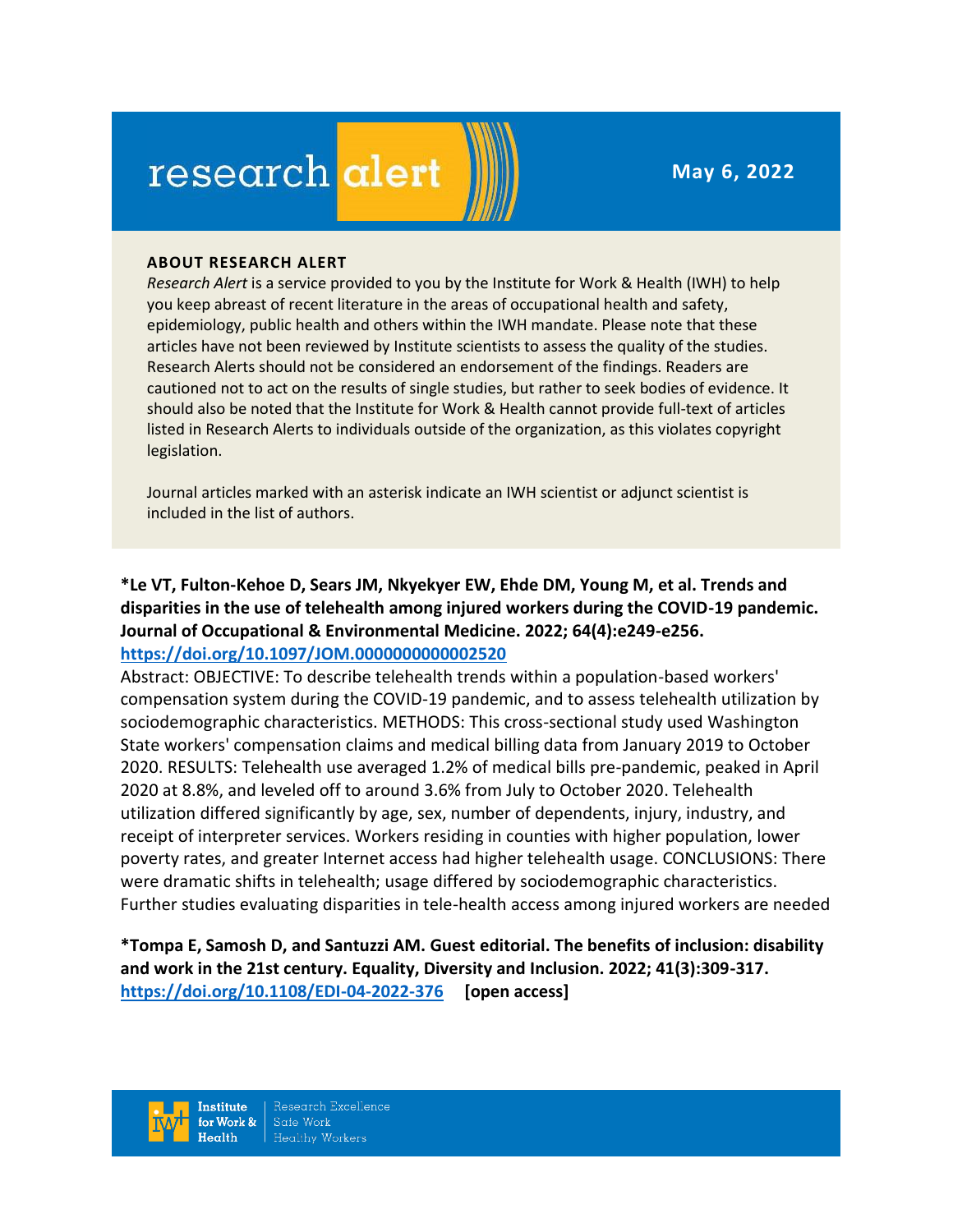**Bensonch C, Argyropoulos CD, Dimopoulos C, Varianou Mikellidou C, and Boustras G. Analysis of safety climate factors and safety compliance relationships in the oil and gas industry. Safety Science. 2022; 151:105744. <https://doi.org/10.1016/j.ssci.2022.105744>** 

**Bouziri H, Descatha A, Roquelaure Y, Dab W, and Jean K. Can we distinguish the roles of demographic and temporal changes in the incidence and prevalence of musculoskeletal disorders? A systematic review. Scandinavian Journal of Work, Environment & Health. 2022; 48(4):253-263.** 

#### **<https://doi.org/10.5271/sjweh.4018> [open access]**

Abstract: OBJECTIVES: Musculoskeletal disorders (MSD) represent a major public health issue, affecting more then 40 million European workers in 2017. The overall aging of the working population is expected to increase the burden of disease, but temporal changes in exposures or diagnosis may also drive the global trends in MSD. We therefore conducted a systematic review to summarize the evidence on the role of demographic and temporal changes in the occurrence of MSD. METHODS: We conducted a systematic review of articles reporting temporal trends in MSD in the general working-age population. Only articles controlling for age in the analysis were included. The risk of bias was assessed. The main indicators extracted were age-controlled time trends in MSD incidence or prevalence. RESULTS: Among 966 articles, 16 fulfilled the inclusion criteria, representing 23 results according to the indicators extracted. No study was found with a high risk of bias. Results presenting time trends in prevalence were found in 12 studies and incidence in 11. After controlling for age, the reported temporal trends varied, mostly between non-monotonic changes (N=12/23) and increases (N=10/23). One article also highlighted an increase among women and nonmonotonic changes among men (N=1/23). Several factors other than aging were suggested to explain temporal trends in MSD, mainly trends in obesity, changing occupational exposures, and cultural factors regarding pain tolerance. CONCLUSION: This review shows that different kind of factors in addition to aging may contribute to varying or increasing trends in MSD. This review also highlighted the scarcity of evidence regarding time trends in the burden of MSD and their underlying causes

# **Charalampous P, Polinder S, Wothge J, Von der Lippe E, and Haagsma JA. A systematic literature review of disability weights measurement studies: evolution of methodological choices. Archives of Public Health. 2022; 80(1):91.**

**<https://doi.org/10.1186/s13690-022-00860-z> [open access]**

Abstract: Background: The disability weight is an essential factor to estimate the healthy time that is lost due to living with a certain state of illness. A 2014 review showed a considerable variation in methods used to derive disability weights. Since then, several sets of disability weights have been developed. This systematic review aimed to provide an updated and comparative overview of the methodological design choices and surveying techniques that have been used in disability weights measurement studies and how they evolved over time.

**Institute** for Work &  $Health$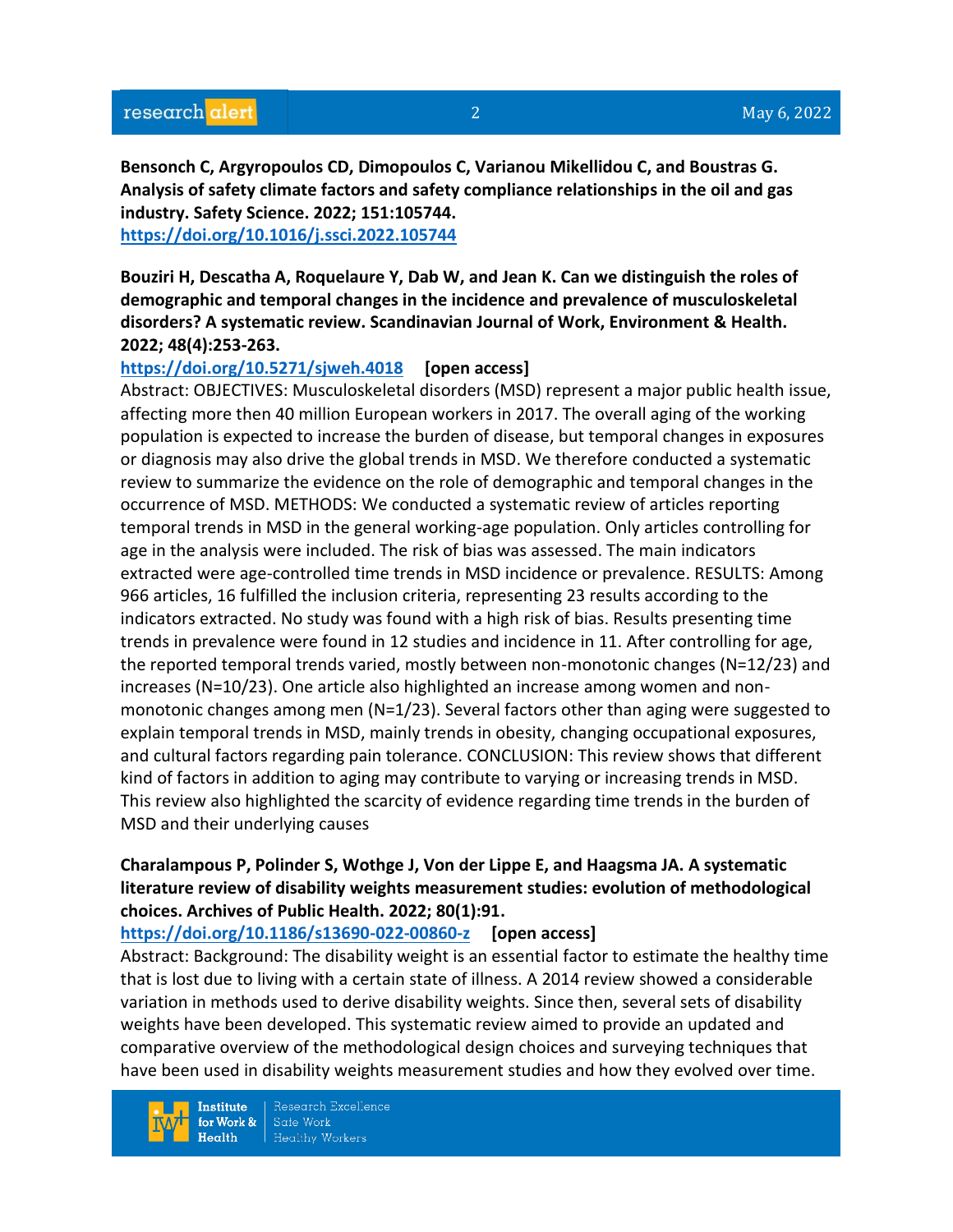Methods: A literature search was conducted in multiple international databases (early-1990 to mid-2021). Records were screened according to pre-defined eligibility criteria. The quality of the included disability weights measurement studies was assessed using the Checklist for Reporting Valuation Studies (CREATE) instrument. Studies were collated by characteristics and methodological design approaches. Data extraction was performed by one reviewer and discussed with a second. Results: Forty-six unique disability weights measurement studies met our eligibility criteria. More than half ( $n = 27$ ; 59%) of the identified studies assessed disability weights for multiple ill-health outcomes. Thirty studies (65%) described the health states using disease-specific descriptions or a combination of a disease-specific descriptions and generic-preference instruments. The percentage of studies obtaining health preferences from a population-based panel increased from 14% (2004-2011) to 32% (2012-2021). None of the disability weight studies published in the past 10 years used the annual profile approach. Most studies performed panel-meetings to obtain disability weights data. Conclusions: Our review reveals that a methodological uniformity between national and GBD disability weights studies increased, especially from 2010 onwards. Over years, more studies used diseasespecific health state descriptions in line with those of the GBD study, panel from general populations, and data from web-based surveys and/or household surveys. There is, however, a wide variation in valuation techniques that were used to derive disability weights at national-level and that persisted over time.

## **Finnes A, Hoch JS, Enebrink P, Dahl J, Ghaderi A, Nager A, et al. Economic evaluation of return-to-work interventions for mental disorder-related sickness absence: two years follow-up of a randomized clinical trial. Scandinavian Journal of Work, Environment & Health. 2022; 48(4):264-272.**

## **<https://doi.org/10.5271/sjweh.4012> [open access]**

Abstract: OBJECTIVE: The objective was to (i) assess the long-term cost-effectiveness of acceptance and commitment therapy (ACT), a workplace dialog intervention (WDI), and ACT+WDI compared to treatment as usual (TAU) for common mental disorders and (ii) investigate any differences in cost-effectiveness between diagnostic groups. METHODS: An economic evaluation from the healthcare and limited welfare perspectives was conducted alongside a randomized clinical trial with a two-year follow-up period. Persons with common mental disorders receiving sickness benefits were invited to the trial. We used registry data for cost analysis alongside participant data collected during the trial and the reduction in sickness absence days as treatment effect. A total of 264 participants with a diagnosis of depression, anxiety, or stress-induced exhaustion disorder participated in a two-year followup of a four-arm trial: ACT (N=74), WDI (N=60), ACT+WDI (N=70), and TAU (N=60). RESULTS: For all patients in general, there were no statistically significant differences between interventions in terms of costs or effect. The subgroup analyses suggested that from a healthcare perspective, ACT was a cost-effective option for depression or anxiety disorders and ACT+WDI for stress-induced exhaustion disorder. With a two-year time horizon, the probability of WDI to be cost-saving in terms of sickness benefits costs was 80% compared

**Institute** for Work &  $Health$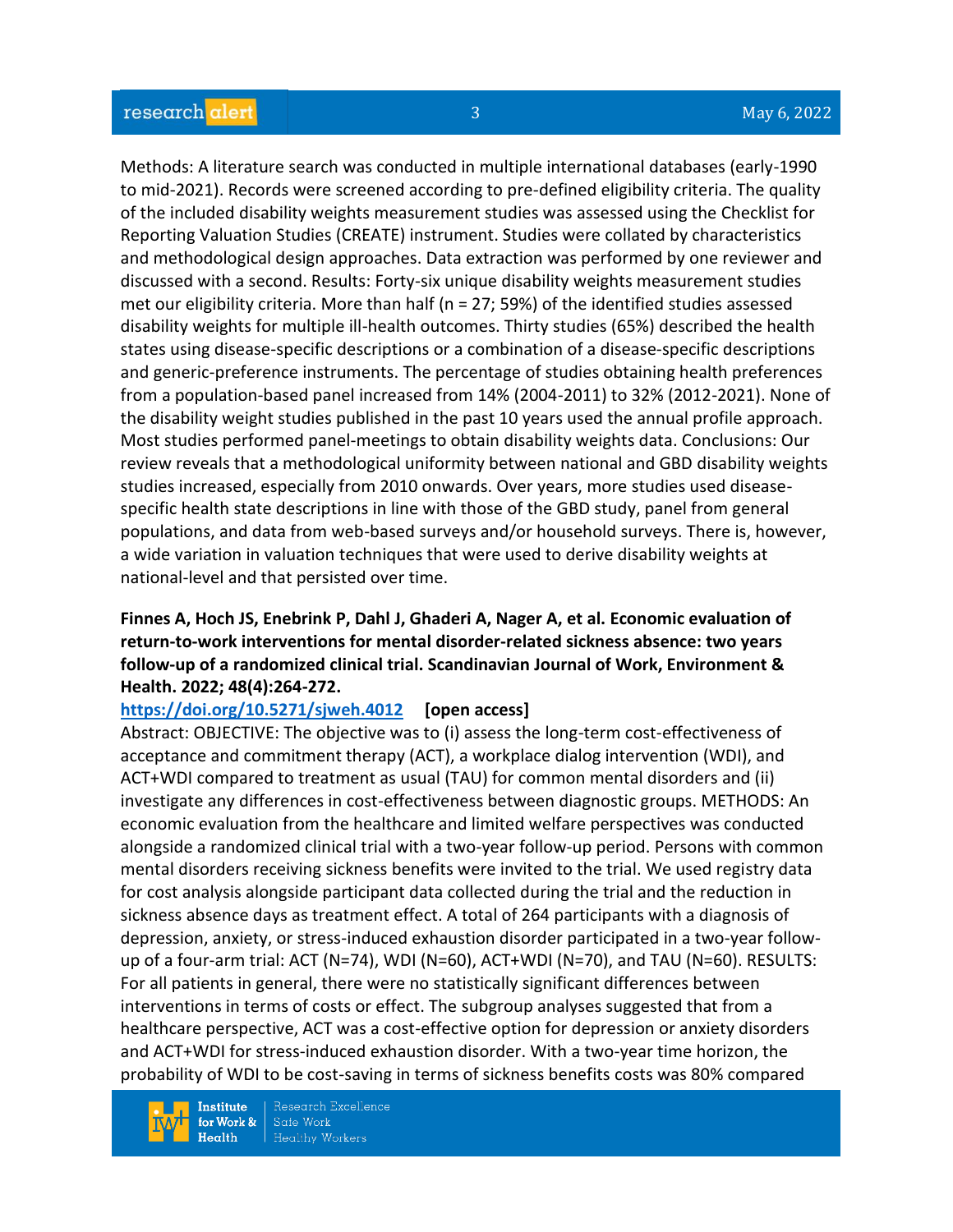# research alert

with TAU. CONCLUSIONS: ACT had a high probability of cost-effectiveness from a healthcare perspective for employees on sick leave due to depression or anxiety disorders. For participants with stress-induced exhaustion disorder, adding WDI to ACT seems to reduce healthcare costs, while WDI as a stand-alone intervention seems to reduce welfare costs

## **Juczynski Z and Oginska-Bulik N. Ruminations and occupational stress as predictors of posttraumatic stress disorder and burnout among police officers. International Journal of Occupational Safety & Ergonomics. 2022; 28(2):743-750.**

#### **<https://doi.org/10.1080/10803548.2021.1907986>**

Abstract: The profession of policeman is one of the most stressful. It is associated with exposure to traumatic experiences. This research study aimed to determine the predictors of symptoms of post-traumatic stress disorder (PTSD) and occupational burnout and to examine how they correlated in policemen. We searched for these predictors in cognitive activity, and specifically in ruminations and perceived job stress. The study was conducted with 120 police officers who have experienced traumatic events related to their job. The study showed that intrusive ruminations serve as a predictor that intensifies PTSD, while certain stressful work conditions are predictors of burnout. The results suggest that numerous mechanisms are at play in the pathogenesis of PTSD and burnout. Police officers cope much better with exposure to traumatic stressors than with stressful work conditions. This leads to a practical conclusion regarding the necessity of preventing the everyday job stress experienced by police officers

# **Mohammad Kazemi Rostami M, Dehghani A, and Eslami Akbar R. The effect of job stress management training on observance of professional ethics by nurses. Archives of Environmental & Occupational Health. 2022; 77(4):276-281.**

## **<https://doi.org/10.1080/19338244.2021.1873722>**

Abstract: The present study was conducted to investigate the effect of job stress management training on observance of professional ethics by nurses. This quasiexperimental study was performed on 50 clinical nurses in Shiraz, Iran. Data collection tools included a questionnaire. The research intervention consisted of six two-hour sessions of stress management training. SPSS 21 were used to analyze the data. Data analysis showed that before intervention, the level of professional ethics of 64% of nurses was relatively good, but after intervention, the level of professional ethics of the majority of nurses (94%) was at the desired level. The results showed that the levels of professional ethics after job stress management training has increased significantly compared to before. The results showed that stress management training has led to improving the level of professional ethics of nurses

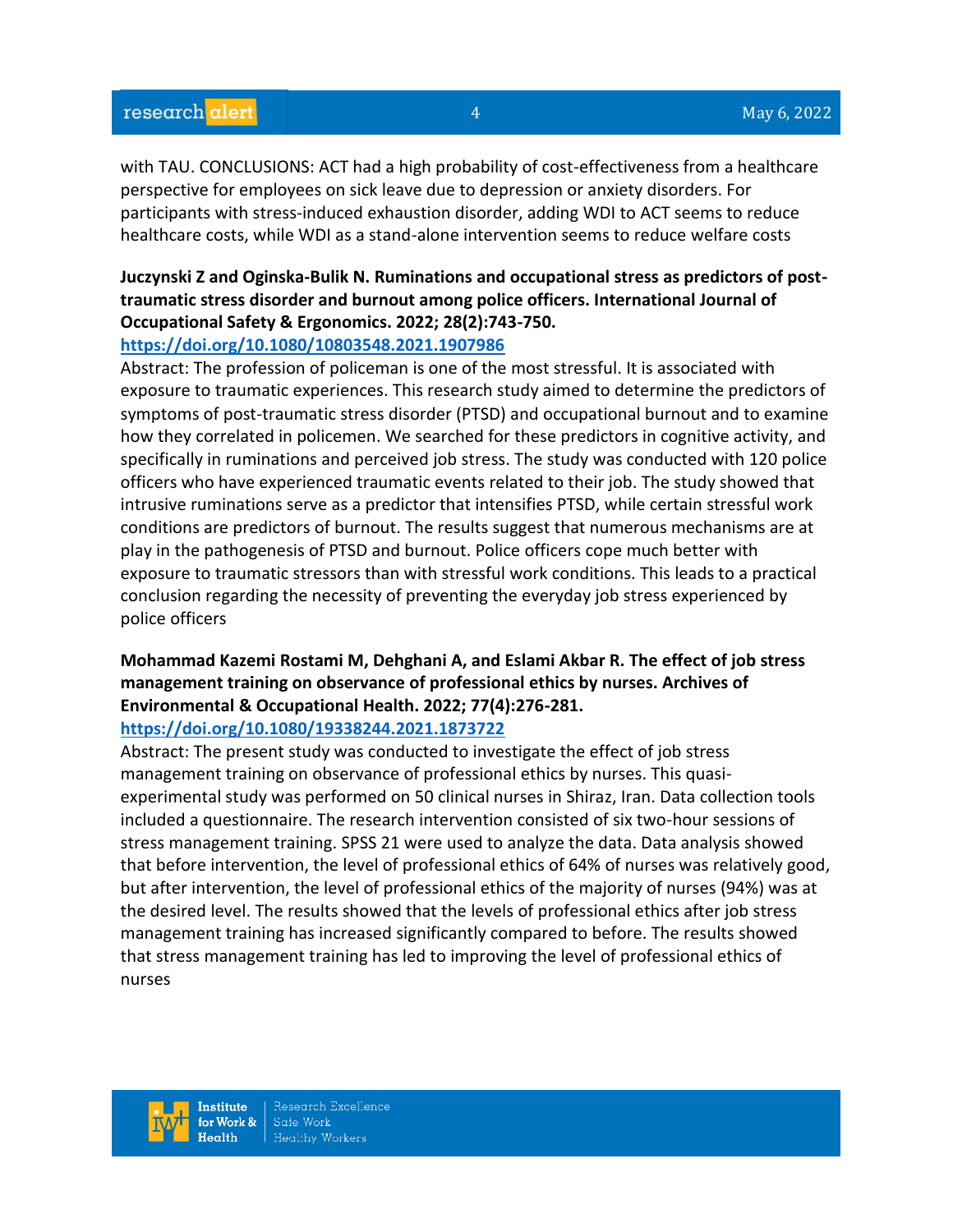**Kellezi B, Dhiman P, Coupland C, Whitehead J, Morriss R, Joseph S, et al. Mental health and other factors associated with work productivity after injury in the UK: multicentre cohort study. Injury Prevention. 2022; 28(2):131-140.** 

## **<https://doi.org/10.1136/injuryprev-2021-044311>**

Abstract: INTRODUCTION: Mental health conditions are a major contributor to productivity loss and are common after injury. This study quantifies postinjury productivity loss and its association with preinjury and postinjury mental health, injury, demographic, health, social and other factors. METHODS: Multicentre, longitudinal study recruiting hospitalised employed individuals aged 16-69 years with unintentional injuries, followed up at 1, 2, 4 and 12 months. Participants completed questionnaires on injury, demographic factors, health (including mental health), social factors, other factors and on-the-job productivity upon return to work (RTW). ORs were estimated for above median productivity loss using random effects logistic regression. RESULTS: 217 adults had made an RTW at 2, 4 or 12 months after injury: 29% at 2 months, 66% at 4 months and 83% at 12 months. Productivity loss reduced over time: 3.3% of working time at 2 months, 1.7% at 4 months, 1% at 12 months. Significantly higher productivity loss was associated with preinjury psychiatric conditions (OR 21.40, 95% CI 3.50 to 130.78) and post-traumatic stress avoidance symptoms at 1 month (OR for 1-unit increase in score 1.15, 95% CI 1.07 to 1.22). Significantly lower productivity loss was associated with male gender (OR 0.32, 95% CI 0.14 to 0.74), upper and lower limb injuries (vs other body regions, OR 0.15, 95% CI 0.03 to 0.81) and sports injuries (vs home, OR 0.18, 95% CI 0.04 to 0.78). Preinjury psychiatric conditions and gender remained significant in analysis of multiply imputed data. CONCLUSIONS: Unintentional injury results in substantial productivity loss. Females, those with preinjury psychiatric conditions and those with posttraumatic stress avoidance symptoms experience greater productivity loss and may require additional support to enable successful RTW

# **Kelly D, Schroeder S, and Leighton K. Anxiety, depression, stress, burnout, and professional quality of life among the hospital workforce during a global health pandemic. Journal of Rural Health. 2022; [epub ahead of print].**

## **<https://doi.org/10.1111/jrh.12659>**

Abstract: PURPOSE: Working in a hospital setting during a global health pandemic can lead to increased levels of anxiety, stress, burnout, and depression. Anecdotal evidence exists, but there is little research utilizing clinically validated tools to measure hospital staff psychological distress. METHODS: In Summer 2021, 771 hospital staff in North Dakota responded to an electronic survey collecting demographic data and employing validated behavioral health screening tools to assess anxiety, depression, emotional distress, and workrelated quality of life. FINDINGS: Compassion satisfaction was significantly higher for those who worked in rural areas than urban  $\left[\frac{t}{769}\right] = -1.99$ , P = .0467]. The burnout rating was significantly higher for those who worked in urban areas than rural  $[t(769) = 2.23, P = .0261]$ . There was no significant geographic variation in stress, anxiety, or depression. Anxiety, depression, burnout, and stress were all significantly higher for those who worked directly

**Institute** Research Excellence Safe Work for Work &  $Health$ **Healthy Workers**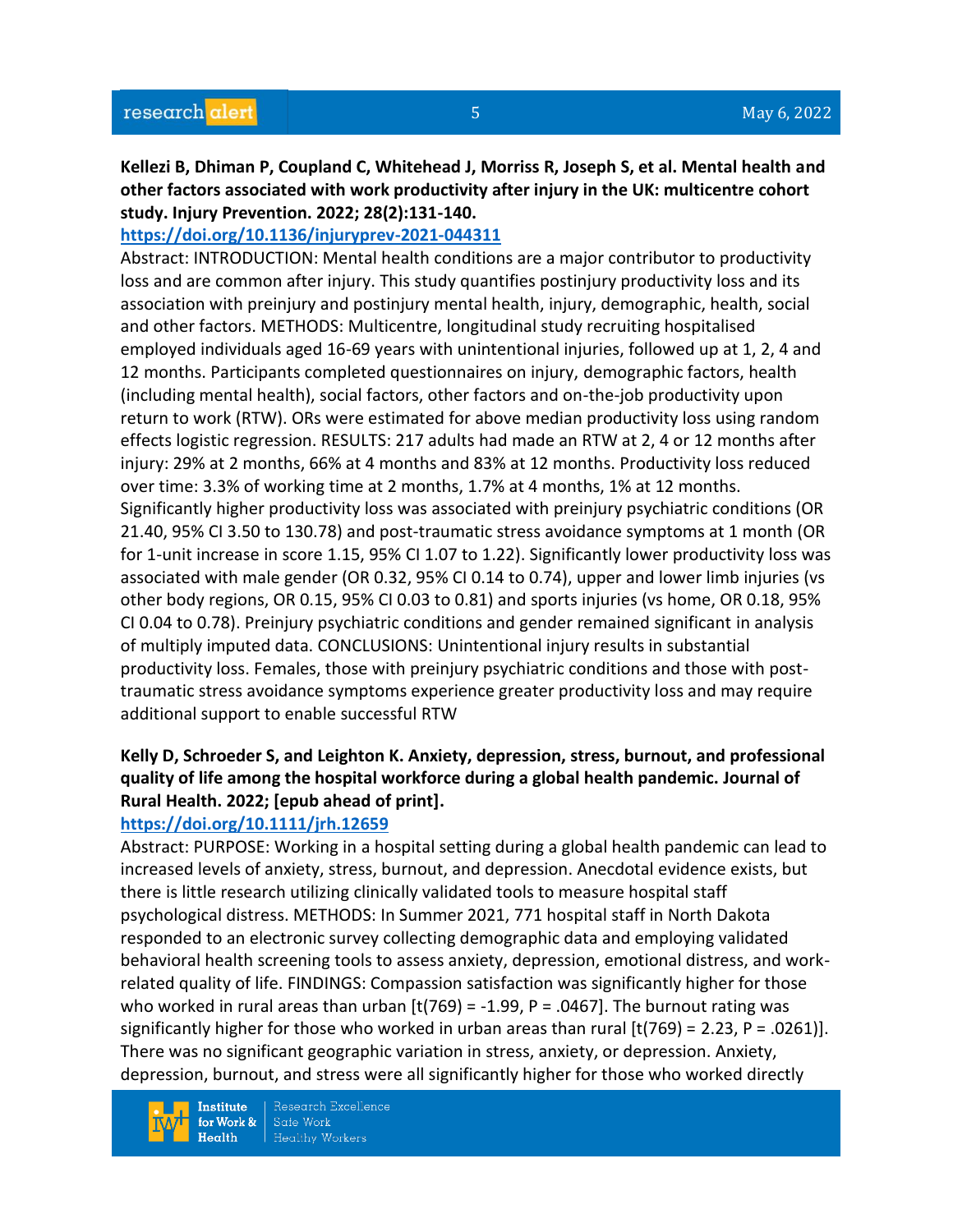with COVID-19 patients than those who did not, regardless of hospital location. CONCLUSIONS: Hospital staff caring for COVID-19 patients experienced equitable (and high) levels of depression and anxiety. However, data indicate that rural providers experienced greater protective factors, resulting in lower rates of burnout and higher compassion satisfaction. Rural communities, hospitals, and health systems may have characteristics that could be duplicated in urban areas to support hospital staff well-being. Support and promotion of mental wellness must also come from the hospital system, and health care and policy leaders. If we do not care for our hospital staff, there will not be hospital staff left to care for the community

# **Lan T, Goh YM, Jensen O, and Asmore AS. The impact of climate change on workplace safety and health hazard in facilities management: an in-depth review. Safety Science. 2022; 151:105745.**

## **<https://doi.org/10.1016/j.ssci.2022.105745>**

# **Lovreglio P, Leso V, Riccardi E, Stufano A, Pacella D, Cagnazzo F, et al. Coronavirus disease (COVID-19) pandemic: the psychological well-being in a cohort of workers of a multinational company. Safety and Health at Work. 2022; 13(1):66-72.**

**<https://doi.org/10.1016/j.shaw.2021.10.006> [open access]**

Abstract: Background: The aim of the present study was to evaluate the psychological wellbeing (PWB) during the coronavirus disease (COVID-19) pandemic in workers of a multinational company. Methods: Employees (aged =18 years) were recruited from Latin American, North American, New Zealand, and European sites of a multinational company operative during all the pandemic period. The self-reported Psychological General Well-Being Index was used to assess the global PWB and the effects on six subdomains: anxiety, depressed mood, positive well-being, self-control, general health, and vitality. The influencing role of age, gender, geographical location, COVID-19 epidemiology, and restrictive measures adopted to control the pandemic was explored. Results: A total of 1335 workers completed the survey. The aggregate median PWB global score was in a positive range, with significantly better outcomes detected in the Mexican and Colombian Latin American sites compared with the other worldwide countries ( $p < 0.001$ ). Among the European locations, a significantly higher PWB score was determined in Spain compared with the German and French sites (p < 0.05). Comparable geographical trends were demonstrated for all the PWB subdomains. Male workers had a significantly better PWB compared with females (p < 0.05), whereas a negative correlation emerged with aging (p = 0.01). COVID-19 epidemiology and pandemic control measures had no clear effects on PWB. Conclusion: Monitoring PWB and the impact of individual and pandemic-related variables may be helpful to clarify the mental health effects of pandemic, define targeted psychological-supporting measures, also in the workplace, to face such a complex situation in a more constructive way.

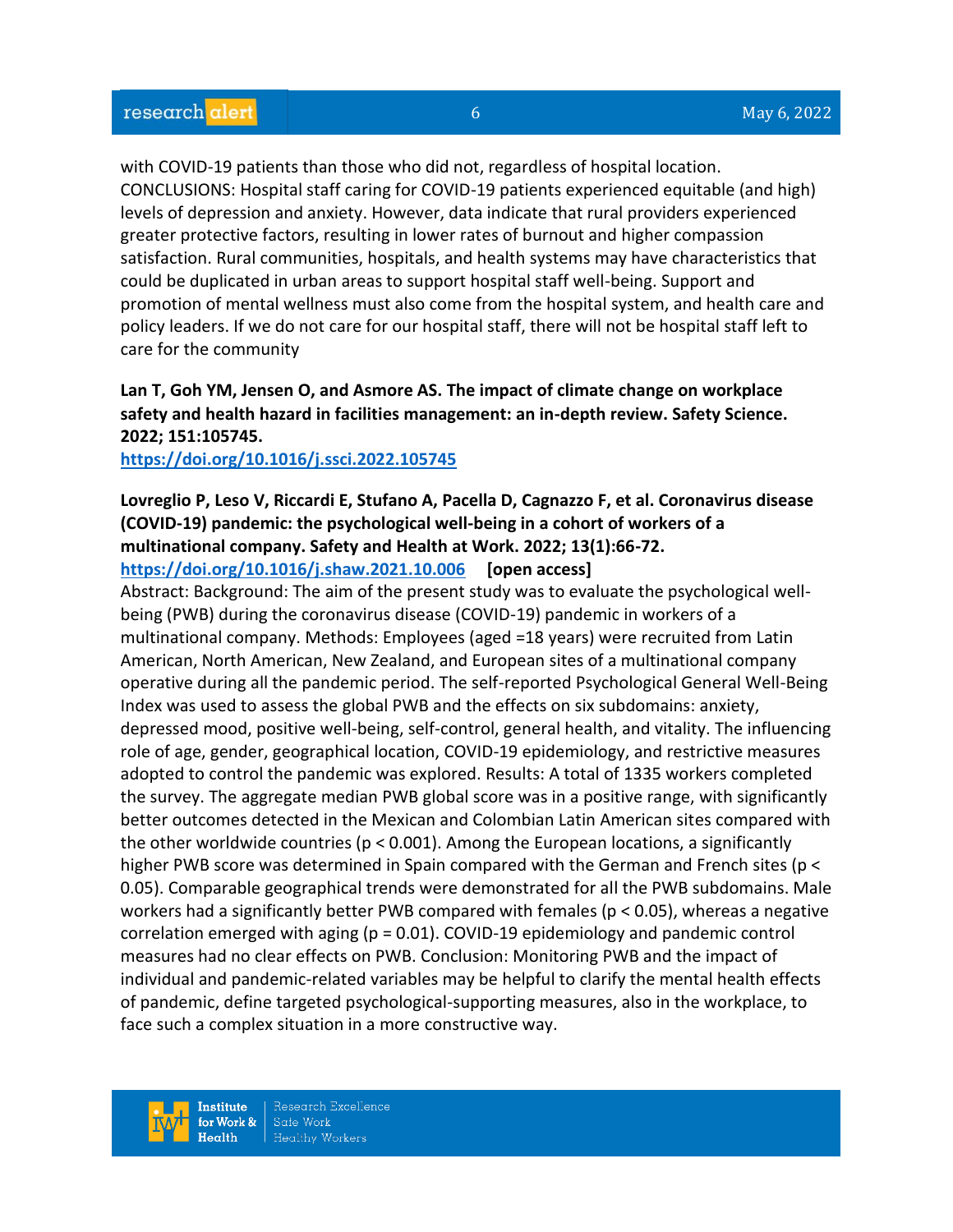**Marjerrison N, Jakobsen J, Grimsrud TK, Hansen J, Martinsen JI, Nordby KC, et al. Cancer incidence in sites potentially related to occupational exposures: 58 years of follow-up of firefighters in the Norwegian Fire Departments Cohort. Scandinavian Journal of Work, Environment & Health. 2022; 48(3):210-219.** 

### **<https://doi.org/10.5271/sjweh.4009> [open access]**

Abstract: Objectives: Firefighters are exposed to a variety of known and suspected carcinogens through their work. However, the association with cancer risk has limited evidence. We examined cancer incidence among firefighters in the newly established Norwegian Fire Departments Cohort restricted to sites with established associations with carcinogens encountered during firefighting. This included sites within the respiratory, urinary, and lympho-hematopoietic systems, and the skin and all sites combined. Methods: Male firefighters (N=3881) in the cohort were linked to the Cancer Registry of Norway for incident cancer cases occurring during the period 1960-2018. We calculated standardized incidence ratios (SIR) with rates for the national male population as reference, and stratified SIR analyses by period of first employment, duration of employment, and time since first employment. Results: Elevated risk was seen for all sites combined (SIR 1.15, 95% confidence interval 1.07-1.23). Elevated risk of urinary tract cancer was observed among firefighters who began working before 1950, and with observation  $\geq$ 40 years since first employment. Risk of mesothelioma and laryngeal cancer were elevated with  $\geq$  40 years since first employment and with  $\geqslant$  30 years employment duration. Conclusions: The observed associations between firefighting and urinary tract cancer, laryngeal cancer, and mesothelioma have been observed in some studies previously, and our results suggest the observed elevated risks are related to carcinogenic occupational exposures. Differences in risk by period of employment potentially reflect changes in exposures from improved quality and use of personal protective equipment.

# **Mercan MA, Barlin H, and Begen N. Does an increase in working hours affect mortality risk? The relationship between working hours and mortality among the older population. Work. 2022; 71(3):625-639.**

#### **<https://doi.org/10.3233/WOR-205175>**

Abstract: BACKGROUND: Population aging, caused by an increase in life expectancy and decrease in fertility rates, has created changes and challenges in various spheres, including the labor market. Though health deteriorates with age, more and more older adults choose to stay in the labor force and work into late life. OBJECTIVE: Understanding the effects of various work conditions on the health of older workers is crucial for designing policies and interventions to ensure healthy late life and maintain a productive workforce. To contribute to this endeavor, this study investigates the relationship between long working hours (LWH) and mortality among older populations. METHODS: The study uses the Cox proportional hazards regression model to investigate data from the Health and Retirement Survey (HRS) between the years 1992-2016, a longitudinal nationally representative dataset from the United States. RESULTS: The results indicate that working 50 hours or more per week is not

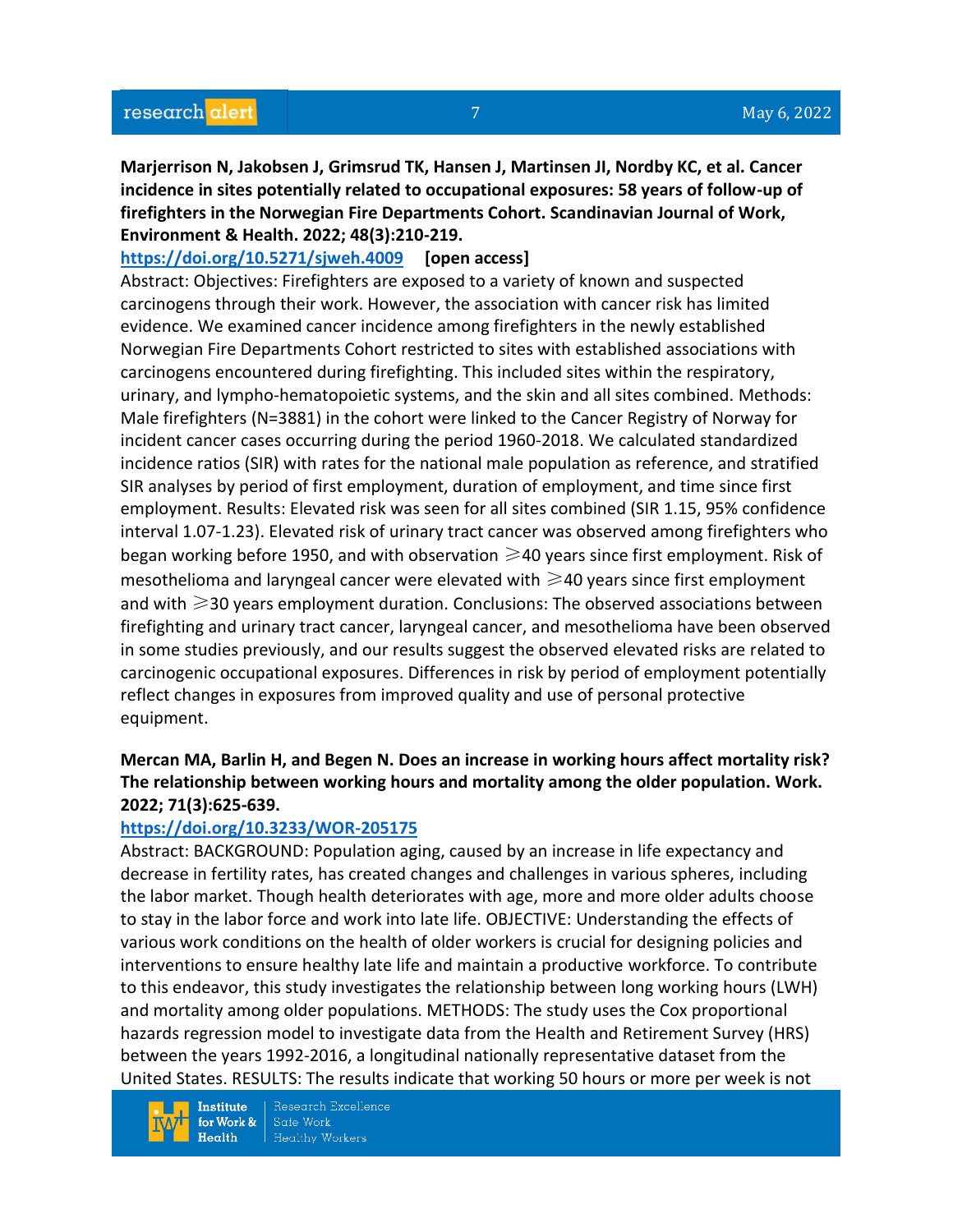associated with an increased risk of mortality, for the full sample (1.45 [95% CI: 0.86, 2.45]), for both genders (females 0.51 [95% CI: 0.06, 4.28], males 1.45 [95% CI: 0.81, 2.61]), and for immigrants (female immigrants 0.55 [95% CI: 0.06, 4.75], male immigrants 1.44 [95% CI: 0.79, 2.62]). CONCLUSIONS: This analysis confirms and extends the findings of earlier studies by taking into consideration the potential impact of many demographic, socioeconomic, workrelated and health-related factors

# **Schmajuk G, Trupin L, Yelin EH, and Blanc PD. Dusty trades and associated rheumatoid arthritis in a population-based study in the coal mining counties of Appalachia. Occupational & Environmental Medicine. 2022; 79(5):308-314.**

# **<https://doi.org/10.1136/oemed-2021-107899>**

Abstract: Objectives: We previously showed increased coal mining-associated risk of rheumatoid arthritis (RA). Using additional survey data, we sought to delineate this risk further. Methods: We used data from two cross-sectional, random-digit-dial, populationbased surveys (males>=50 years) in selected counties in the Appalachian region of the inland, mid-Atlantic USA with elevated pneumoconiosis mortality. Surveys ascertained age, smoking, coal mining and non-coal silica exposure jobs. In a subset, we surveyed ergonomic exposures, scored by intensity. We queried diagnosis of RA, corticosteroid use, and, in a subset, use of disease modifying antirheumatic drugs (DMARDs). Multivariable logistic regression modelled RA risk (defined by glucocorticoid or DMARDs use) associated with coal mining employment, other silica exposure, smoking status, and age and ergonomic exposures. Results: We analysed data for 2981 survey respondents (mean age 66.6 years; 15% current, 44% exsmokers). The prevalence of glucocorticoid-treated and DMARD-treated RA was 11% and 4%, respectively. Glucocorticoid-treated RA was associated with coal mining (OR 3.5; 95% CI 2.5 to 4.9) and non-coal mining silica exposure (OR 3.2; 95% CI 2.4 to 4.4). For DMARD-treated RA, the odds associated with coal mining and other silica remained elevated: OR 2.3 (95% CI 1.18, 4.5) and OR 2.7 (95% CI 1.51, 5.0), respectively. In the same model, the highest intensity ergonomic exposure also was associated with increased odds of RA (OR 4.3; 95% CI 1.96 to 9.6). Conclusions: We observed a strong association between coal mining and other silicaexposing dusty trades and RA. Clinicians and insurers should consider occupational histories in the aetiology of RA.

## **Yang Y, Chen B, Huang P, Wang Y, Zhang L, and Cai F. Prevalence and influencing factors of depressive symptoms among rural-to-urban migrant workers in China: a systematic review and meta-analysis. Journal of Affective Disorders. 2022; 307:11-19. <https://doi.org/10.1016/j.jad.2022.03.061>**

Abstract: BACKGROUND: Rural-to-urban migrant workers are a large group in China, and they are often more prone to mental health problems, especially depression. We expected to use meta-analysis to estimate the prevalence of depressive symptoms and the influencing factors of depressive symptoms among rural-to-urban migrant workers in China. METHODS: PubMed, Web of Science, Embase, Scopus, CINAHL Complete, PsycARTICLES, CNKI, Wan Fang,